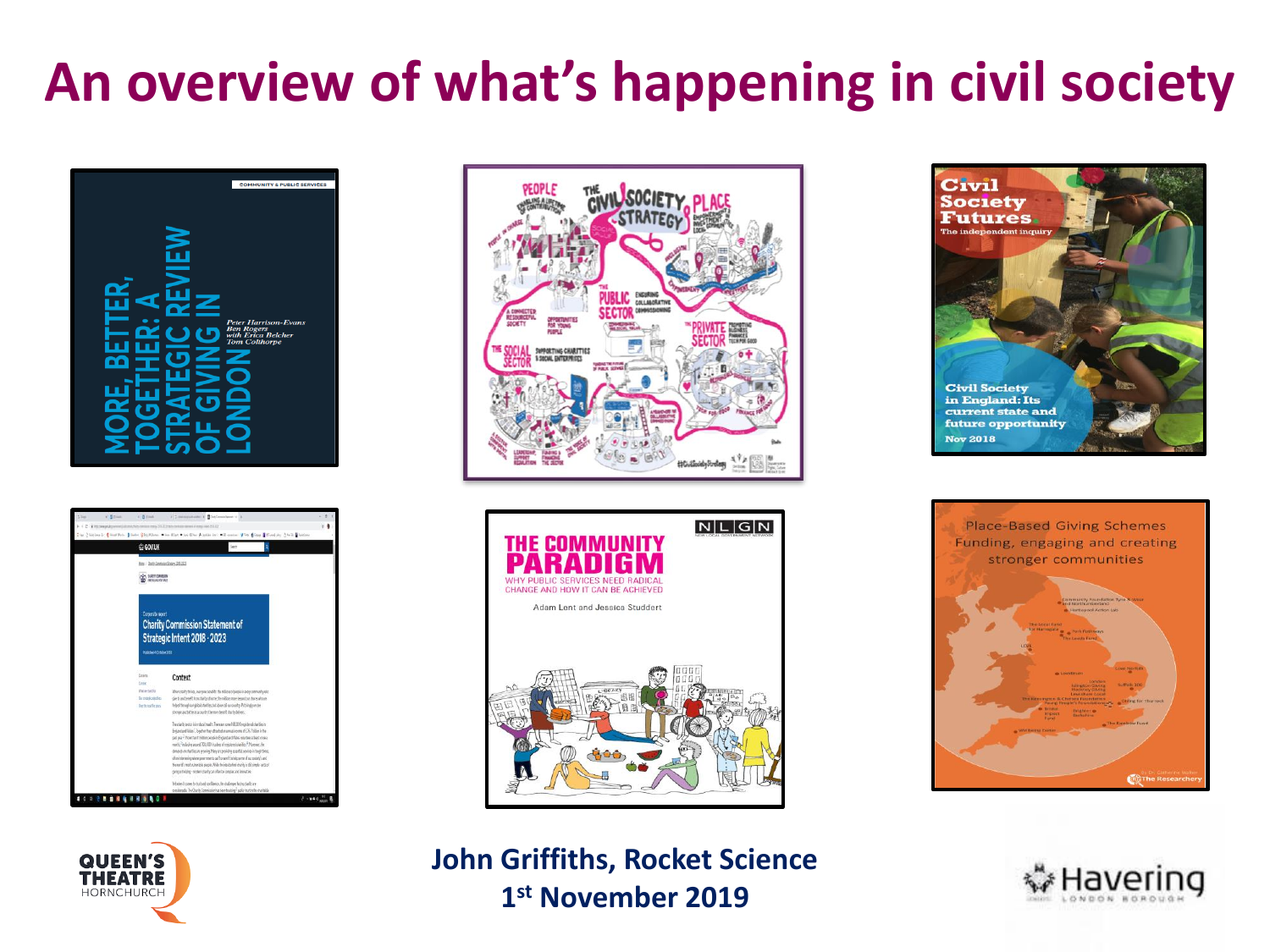# **What's happening in civil society?**

- Lots of self-reflection: state of the nation; role of the sector
- .<br>יי • Does this represent a new narrative?
- Putting things in historical perspective
- An age of growing inequality
- Responses from funders
- Challenges and opportunities for London's civil society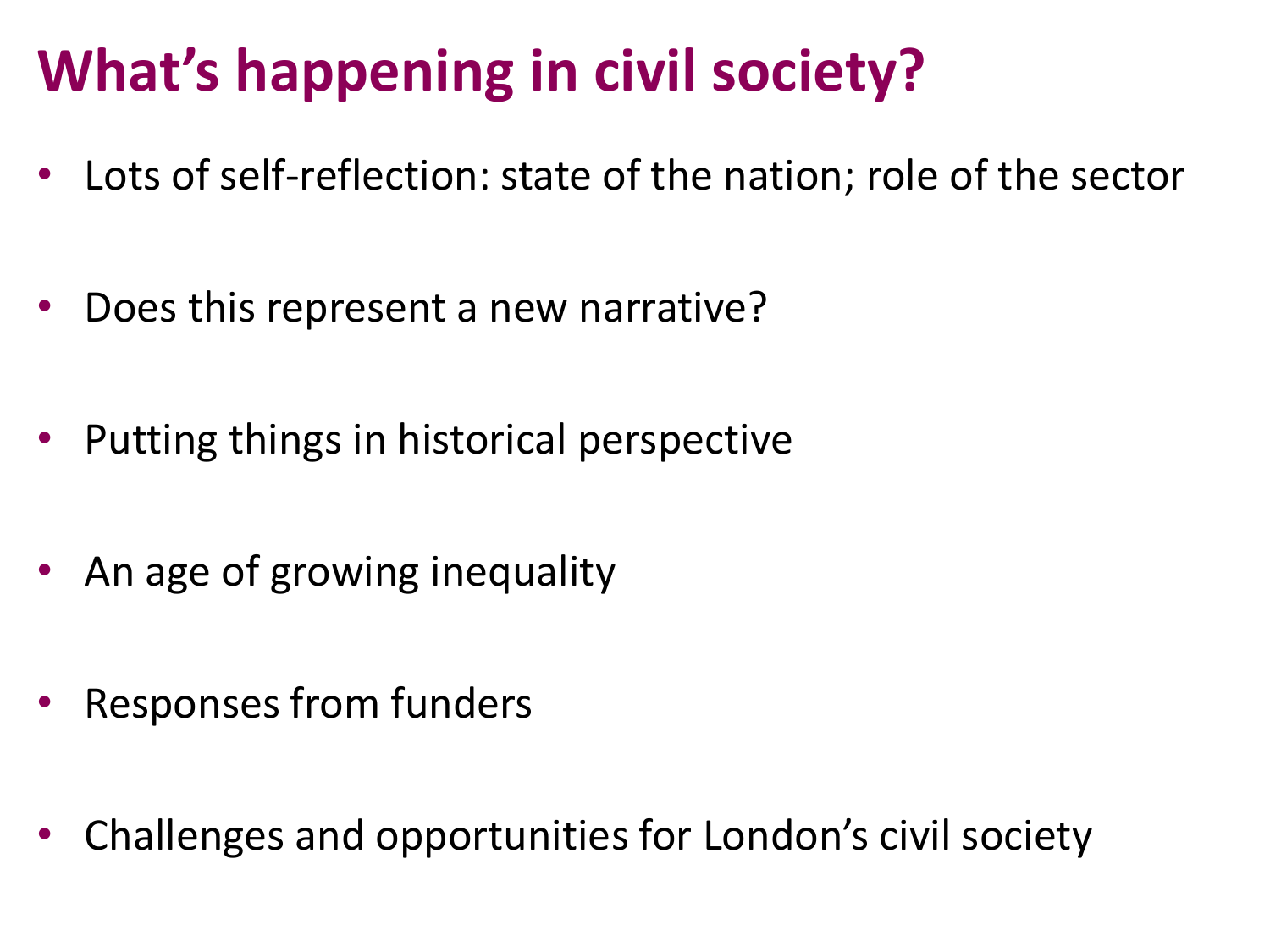### **A new narrative? – some recurring themes . . .**

- Interpreting the act of Brexit
- A new set of "social evils"
- $\ddot{\phantom{0}}$ • The five pillars of c21st civil society
- A sense of optimism . . . "civil society needs to change"
- • Shifting balance between elective and participative democracy
- $\mathbf{r}$ • Growing significance of place-based approaches
- Reaffirming the value of organisations' independence/voice
- • Recognising London's uniqueness . . . but also its added responsibility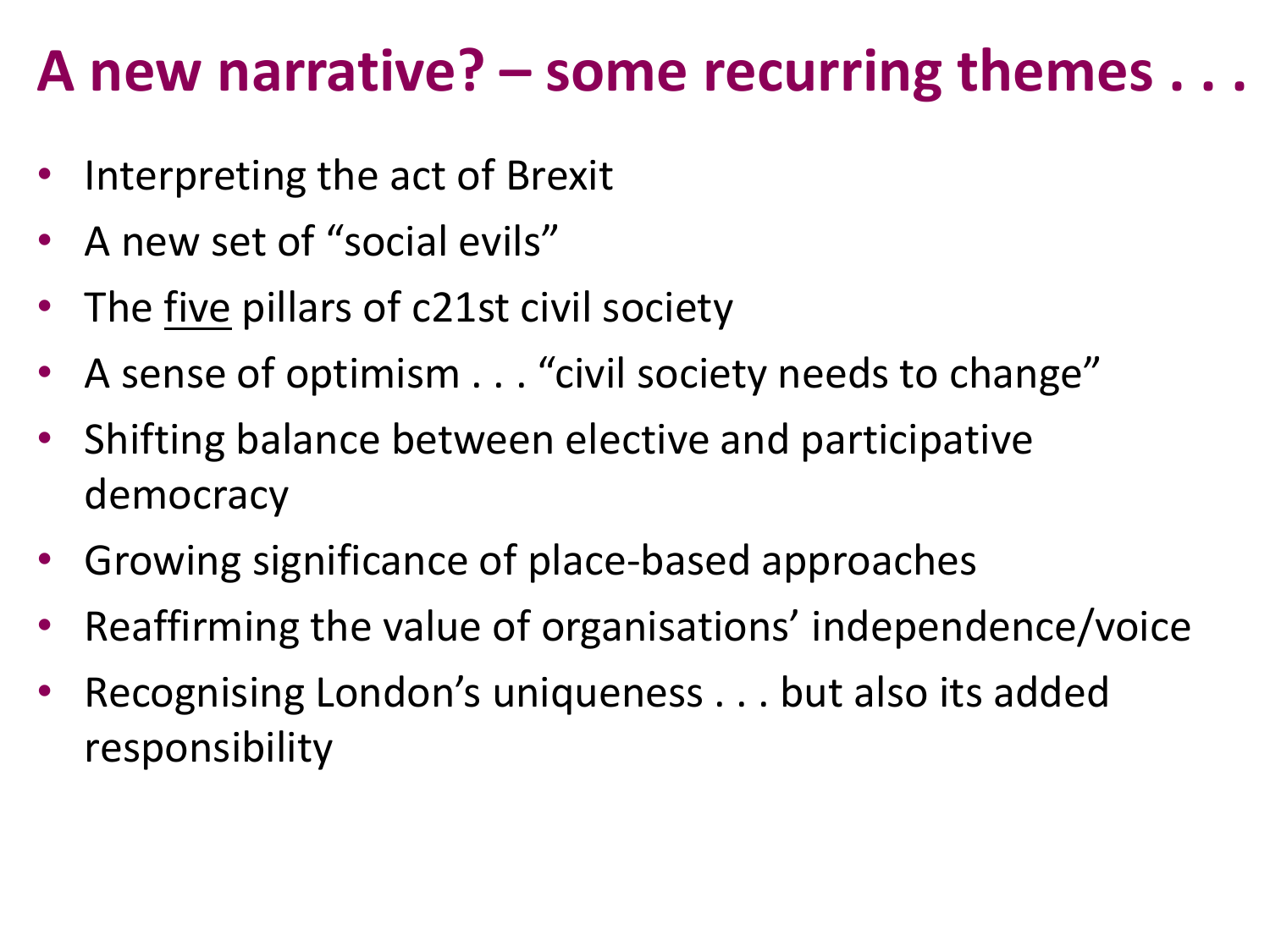### **The historical context – continuity and change**

|                                           | <b>Civic</b>                                                                                                        | <b>State</b>                                                                               | <b>Market</b>                                                                                                | <b>Community</b>                                                           |
|-------------------------------------------|---------------------------------------------------------------------------------------------------------------------|--------------------------------------------------------------------------------------------|--------------------------------------------------------------------------------------------------------------|----------------------------------------------------------------------------|
| <b>Period</b>                             | $c16th$ – early c20th                                                                                               | 1900s - early 1980s                                                                        | Mid 1980s to 2010s                                                                                           | <b>Emerging now!</b>                                                       |
| <b>Key</b><br>organisational<br>principle | <b>Basic services designed</b><br>and delivered by<br>voluntary/mutual<br>associations and a<br>limited local state | <b>Public services</b><br>designed and<br>delivered by experts<br>employed by the<br>state | Public services designed<br>and delivered to work<br>like a business<br>transaction and act like a<br>market | <b>Public services</b><br>designed and<br>delivered by/with<br>communities |
| Implementation<br>method                  | Charitable, philanthropic<br>and mutual activity,<br>municipal activism                                             | Institution building<br>- directed by<br>central government                                | Market creation $-$ the<br>rise of corporate<br>providers                                                    | Culture change -<br>civil society;<br>decentralisation                     |
| <b>Iconic policies</b>                    | The Poor Laws; the<br>Workhouse                                                                                     | <b>Welfare State</b><br>(1900s-), Income<br><b>Tax and National</b><br>Insurance           | Compulsory competitive<br>tendering; provider/<br>commissioner split                                         | Devolution;<br>participatory<br>democracy;<br>community<br>commissioning   |
| <b>Buzzwords</b>                          | Deserving/undeserving;<br>charity;                                                                                  | Expert, plan,<br>regulation; control                                                       | Efficiency, competition,<br>choice                                                                           | Collaboration,<br>prevention                                               |
| Role of public<br>services                | Social control of an<br>urbanising population                                                                       | Meeting "cradle to<br>grave" needs                                                         | Operating efficiently to<br>provide consumer choice                                                          | Reducing ever<br>rising demand                                             |

Adapted from The Community Paradigm – NLGN March 2019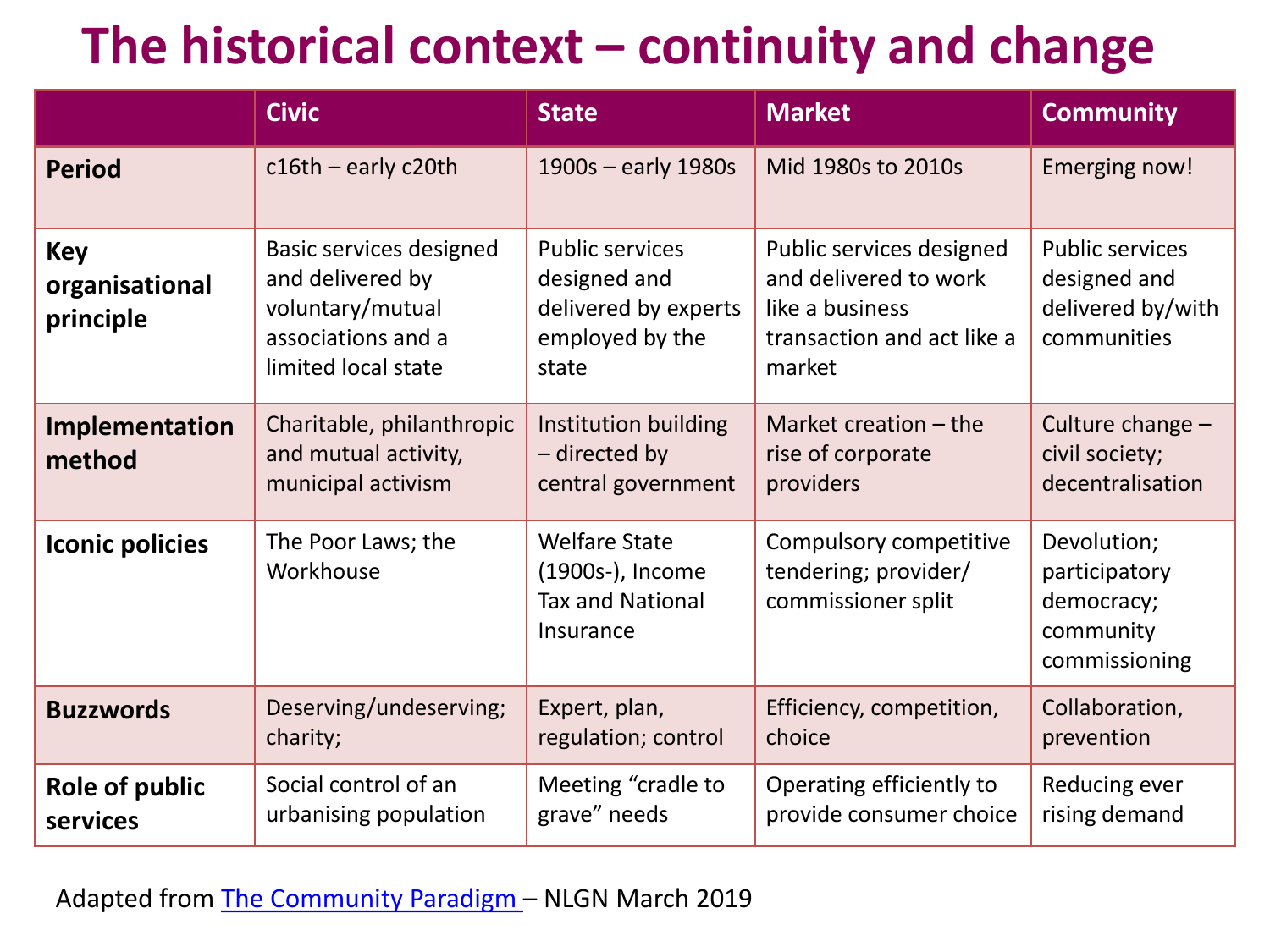# **What we are up against . . .**



- Social fracturing a growing atomisation of society
- Environmental pressures irreversible climate change
- Structural changes the end of the organisation
- Economic restructuring increasing human costs of efficiency
- Personal precarity traditional social safety nets in crisis<br>• Changing places widening divisions between susesses an
- Changing places widening divisions between success and failure
- Global volatility nationalism/populism; migration & displacement

Source – Civil Society Futures: Civil Society in England: Its current state and future opportunities p.26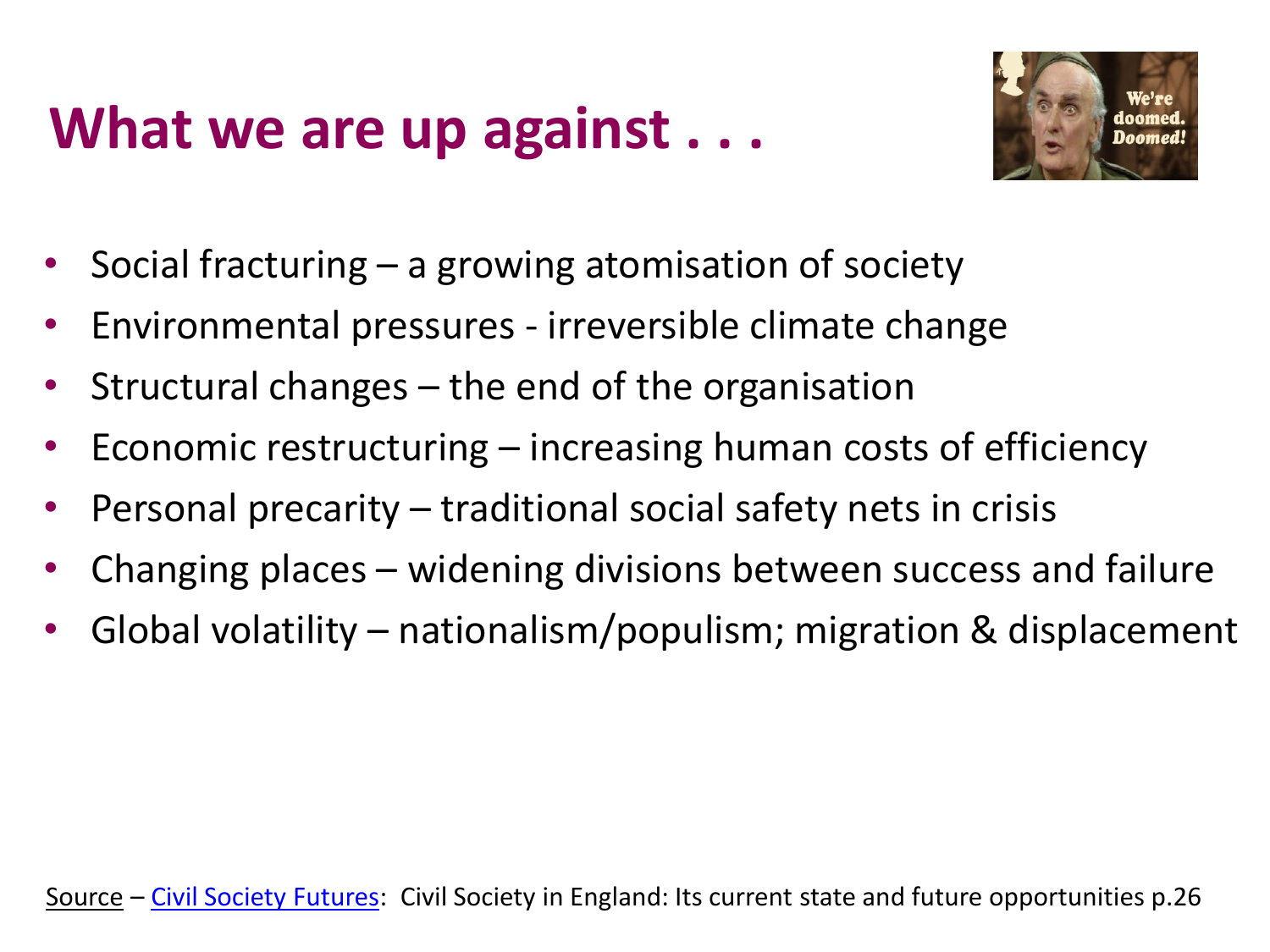#### **S An age of rising inequalities . . . (1) between regions**

"<br>"  **Percentage of regional populations in the top and bottom 10% (London's relative wealth but also its highly polarised position)** 

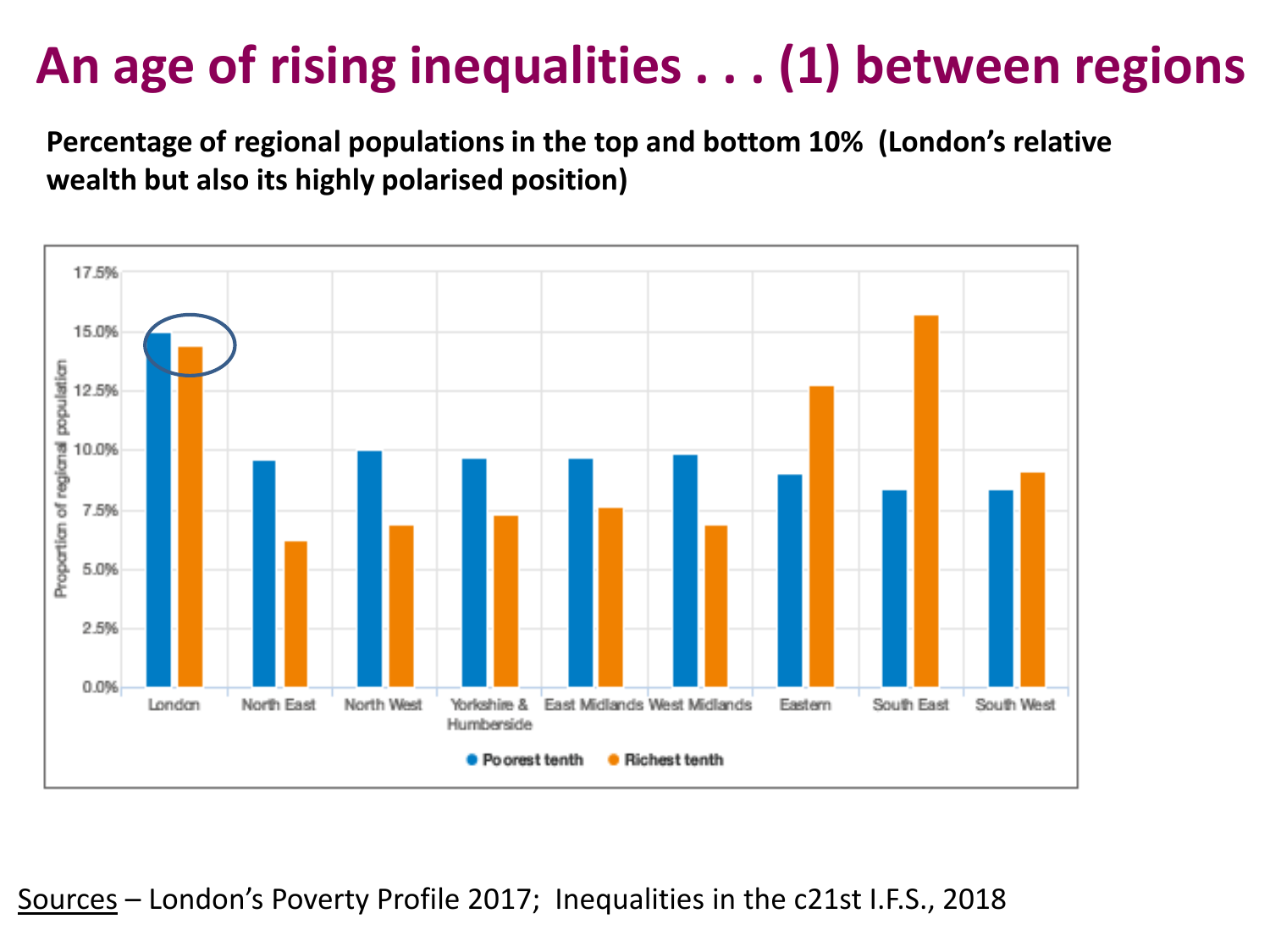#### **S An age of rising inequalities . . . (2) Incomes**

  **Income inequality - top 1% share of net household income, 1961-2017 (The rich have been getting richer . . .)** 

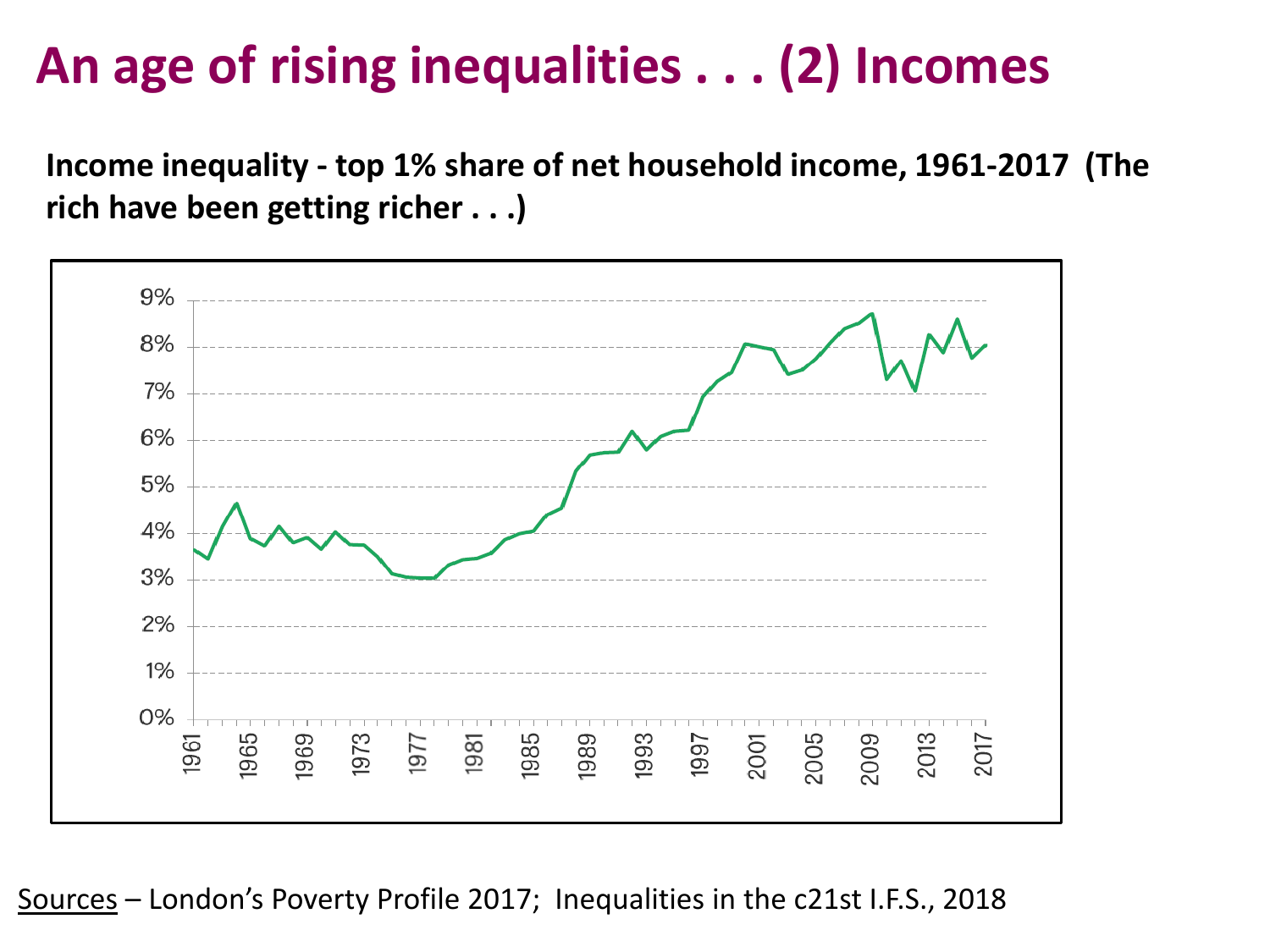#### **S An age of rising inequalities . . . (3) Health**

 **Health inequality - female life-expectancy at birth by IMD decile, 2001 and 2016** 

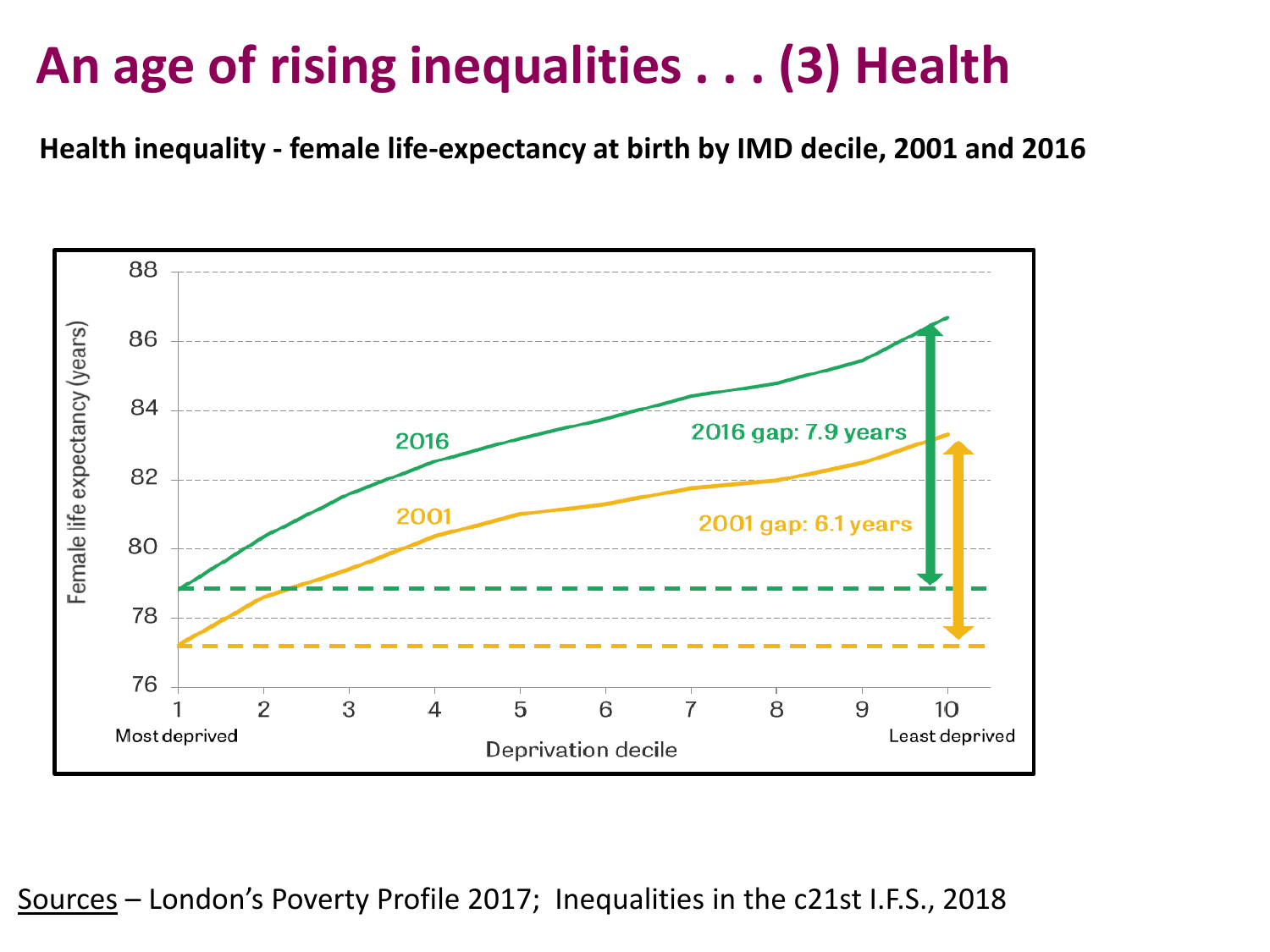#### ľ **An age of rising inequalities . . . (4) Generational**

 **Generational inequality - homeownership by young people, 25-34 yrs, 1996-2017** 

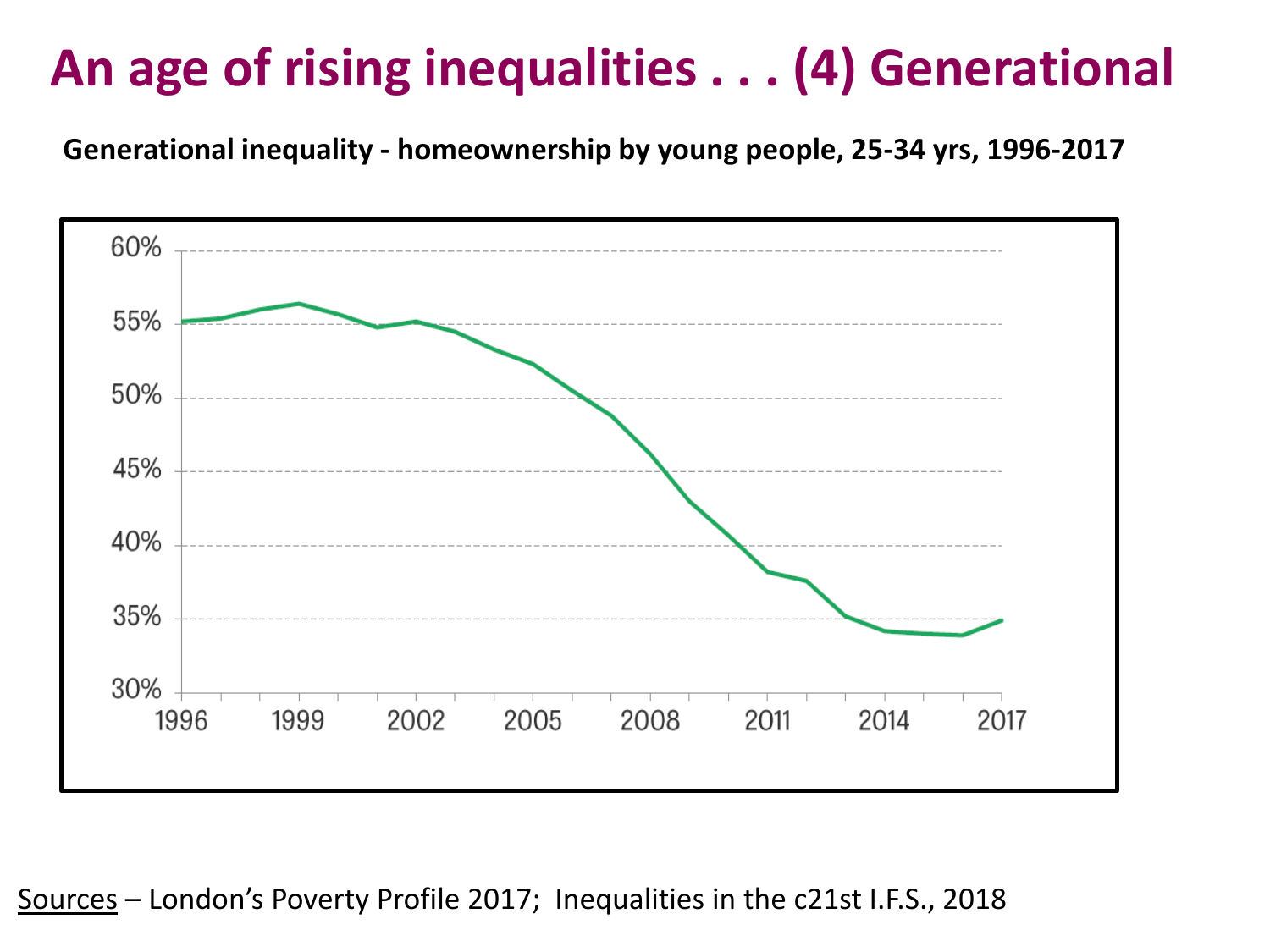# **Reactions from Funders**







- **44% of funders need to change considerably**
- **Collaboration lies at the heart of our work**
- **Data – unexciting, but essential . . .**
- **P.A.C.T.** is already being embraced . . .
- • **Power**  too little funding is driven by those it's intended to serve: "Let go"
- • **Accountability**  too many funders still see this as a one-way street (IVAR/Esmee Faribairn)
- • **Connectedness**  of state/sector/business, as well as across civil society organisations
- • **Trust**  relationships need time/money; absence of trust drives dishonest reporting.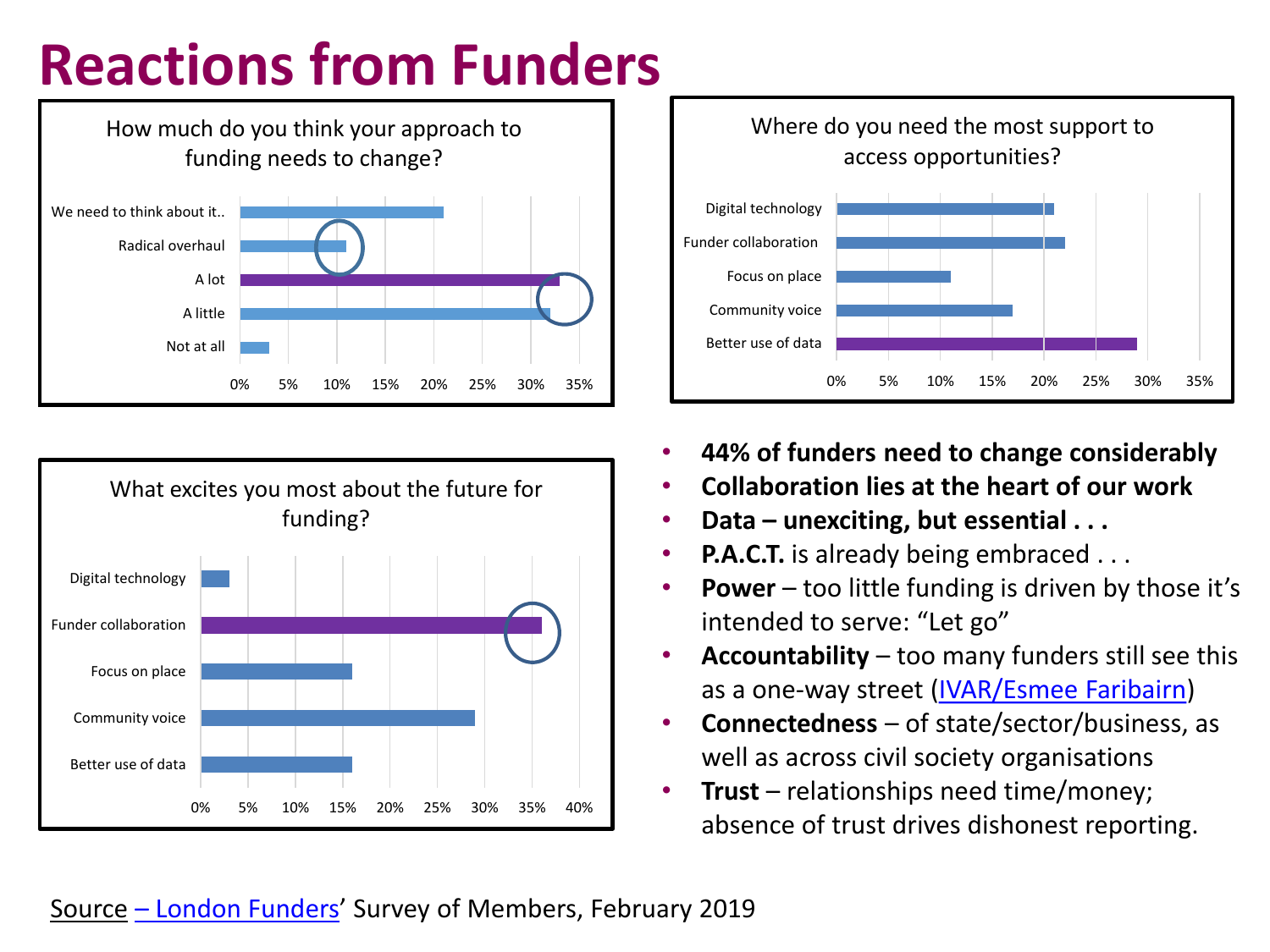## **Funding for a civil society**

Several philanthropic and place-based funds have recently been announced or are in development:

Dormant Accounts - £330 million (DCMS, DWP & OCS).

- *Financial inclusion* (DCMS, DWP, HM revenue and BLF)  *£55 million from above funding. Fair4all finance announced March 2019*
- • Dormant Assets Youth Organisation & Fund *£90 million from above funding.* (DCMS,  DWP, DfE & BLF) *– managed by the new Youth Futures Foundation*

Growing Place-Based Giving - £600K over 2018-2020 (DCMS).

 • *Barking & Dagenham one of 6 pilots* 

 - MHCLG). Integrated Communities Innovation Fund – (Ministry of Housing, Communities & Local Government

 • *Waltham Forest has been successful in securing funding as one of 5 new Integration areas in England.* 

Healthy London Partnership – Healthy London Fund (TBC)

Community Wealth Fund - £1-2bn in unclaimed assets - current lobbying for endowment fund for civil society

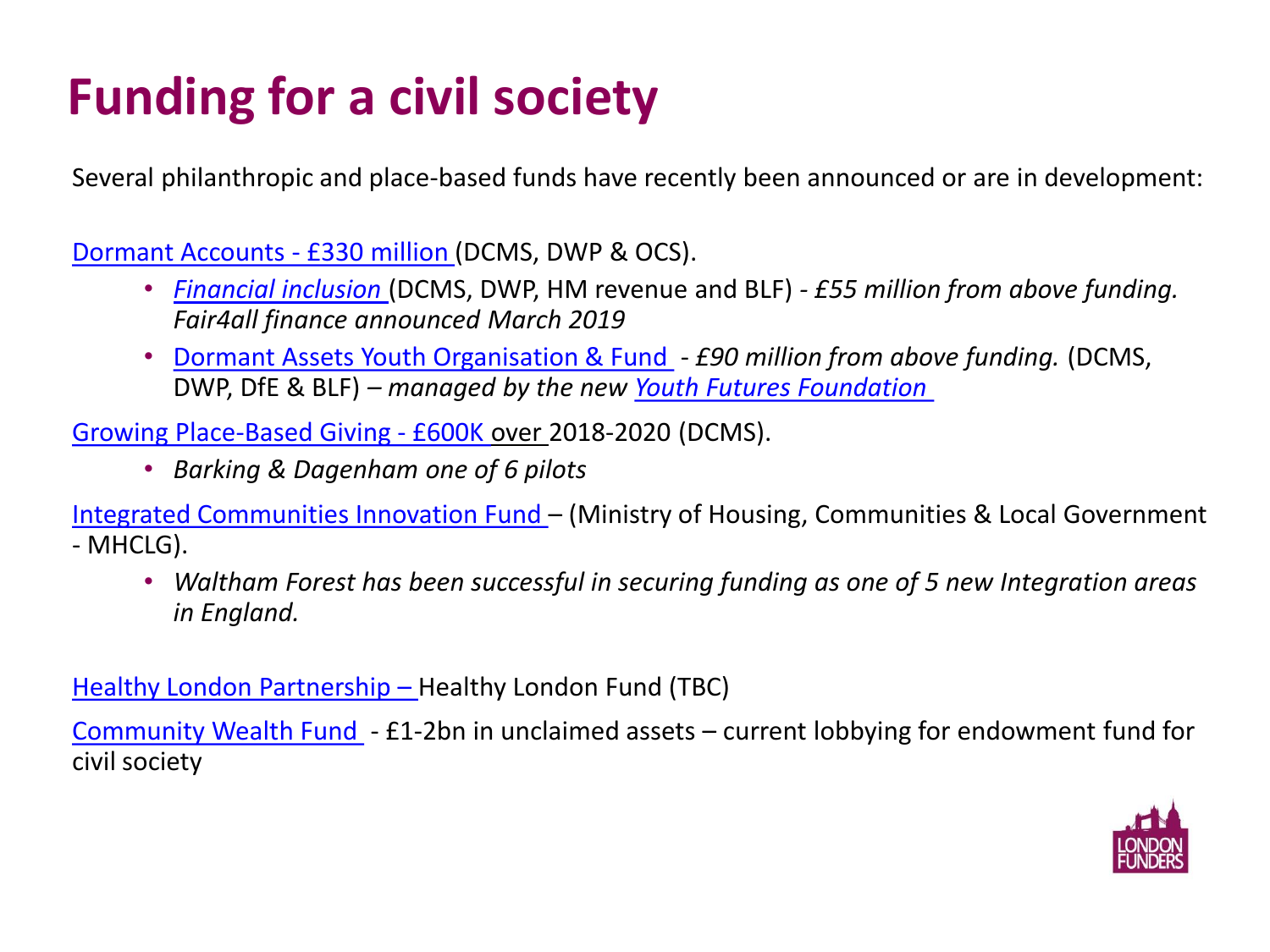### **Challenges and opportunities for London's civil society**

''<br>1r Civil society has to change . . . "all of us within civil society and those who interact with it need to respond with care, courage and commitment" (Civil Society Futures)

- **Power**  shifting power; sharing decision making and control;
- Accountability co-designing simpler and proportionate<br>agreements with those in receipt of funding; strengthening • **Accountability** – co-designing simpler and proportionate leadership and governance
- **Connectedness**  measuring the depth and breadth of connections and valuing them as much as other impacts;
- **@LondonFunders London's Giving -** *transforming and energising local giving* • **Trust** – encouraging the taking of risks that reflect the risks taken by people in communities every day.